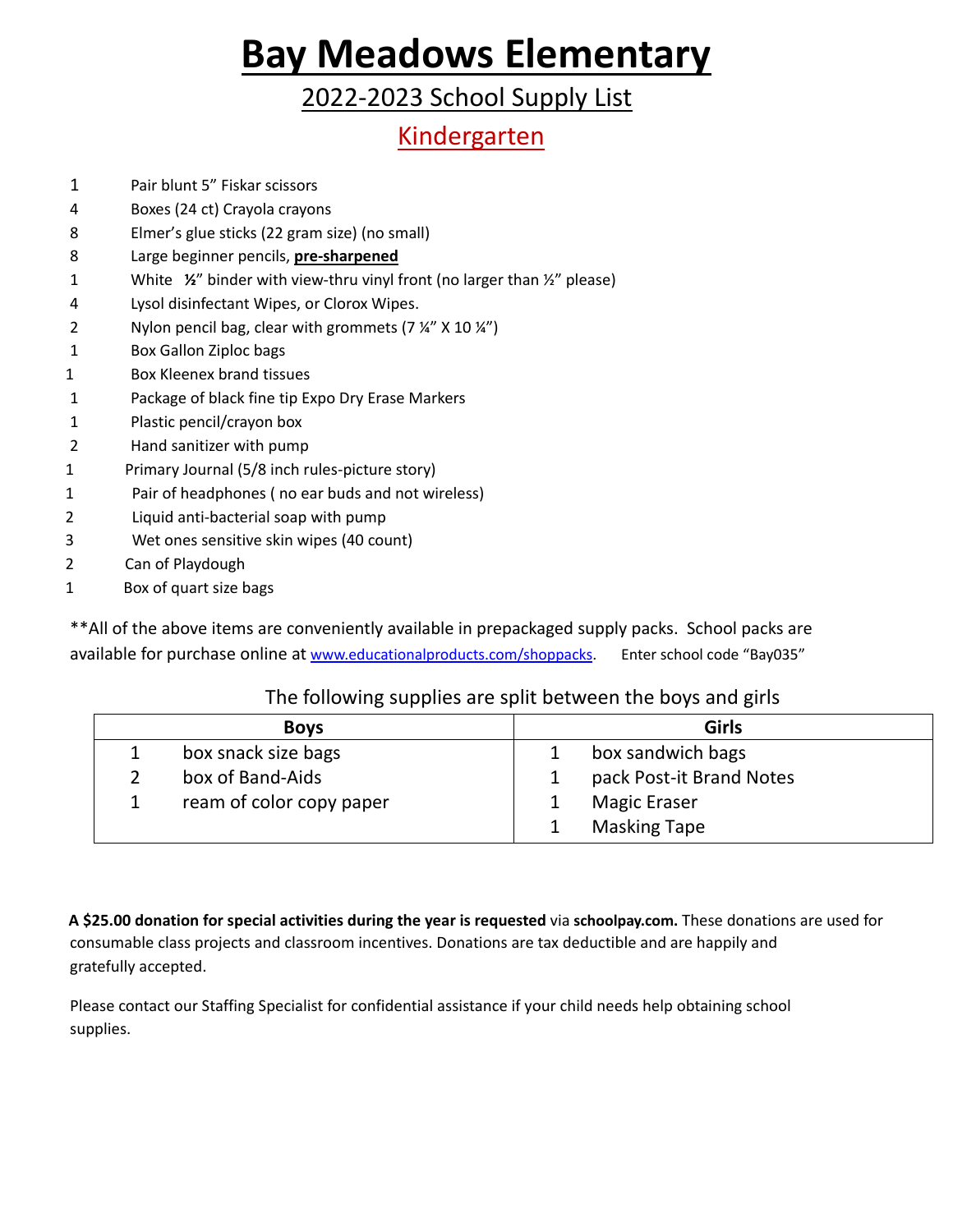### **Bay Meadows Elementary School 2022-2023 School Supply List First Grade**

- 2 packages of Crayola Crayons (24 count only)
- 2 8oz bottle of antibacterial hand sanitizer gel
- 3 **(Plastic only)** folders with pockets and **PRONGS (Colors: green, blue, red)**
- 2 Nylon Pencil Bag, clear top with grommets (7 % X 10 %)
- 1 ream or package of white copy paper
- 12 glue sticks
- 24 No. 2 **Ticonderoga** pencils **SHARPENED**
- 2 highlighters (**yellow only**)
- 1 Pink Bevil Erasers
- 1 pair Blunt 5" Fiskar Scissors
- 2 box of tissues
- $\bullet$  1 White ½" binder with view-thru vinyl front
- 1 pair of headphones: **NO EARBUDS PLEASE**
- 1 plastic school box
- 1 9oz bottle of Elmer's liquid glue
- 2 bottles antibacterial hand soap
- 1 box Band-Aid brand bandages

| Boys:                                  | Girls:                                          |
|----------------------------------------|-------------------------------------------------|
| 1 ream Astro Bright paper<br>$\bullet$ | 1 package 12x18 construction paper<br>$\bullet$ |
| Astro Bright paper costs               | 1 container Lysol/Clorox wipes<br>$\bullet$     |
| approximately as much as all girl      | 1 package mounting tape<br>$\bullet$            |
| items.                                 | 1 package Crayola markers<br>$\bullet$          |
|                                        | 1 package sheet protectors<br>$\bullet$         |
|                                        | 1 package baby wipes<br>$\bullet$               |
|                                        | 1 package Crayola colored pencils<br>$\bullet$  |

\*\* All of the above items are conveniently available in prepackaged supply packs. School packs are available for purchase online a[t www.educationalproducts.com/shoppacks.](http://www.educationalproducts.com/shoppacks) **Enter school code "Bay035".** Please contact our Staffing Specialist for confidential assistance if your child needs school supplies.

#### THE FIRST GRADE TEAM ASKS THAT YOU **DO NOT LABEL** ANY OF YOUR CHILD'S ITEMS

A \$25.00 donation for special activities during the year is requested via schoolpay.com. These donations are used for

consumable class projects and classroom incentives. Donations are tax deductible and are happily and gratefully accepted.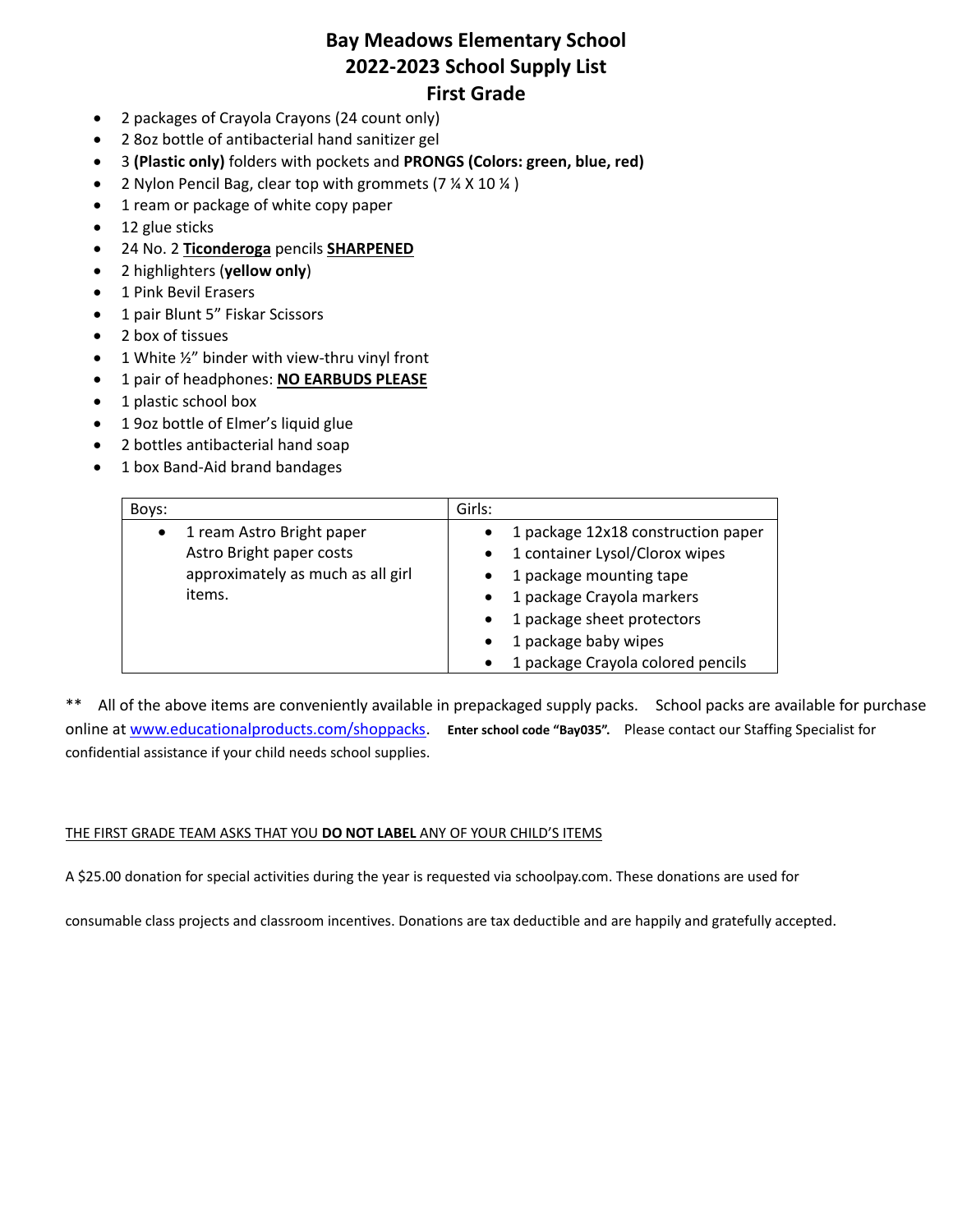2022-2023 School Supply List

### Second Grade

- 1 Pair blunt 5" Fiskar scissors
- 1 Pink bevel erasers
- 1 Container of Lysol/Clorox Wipes
- 4 Pocket and Brad Folders 1 each of red, yellow, green and blue
- 1 Box (16 ct) Crayola crayons
- 4 **LARGE** Elmer's glue sticks (22 gram size)
- 24 No 2. Ticonderoga brand Pencils
- 1 White 1" binder with view-thru vinyl front
- 1 Nylon pencil bag, clear top with grommets (7 ¼" X 10 ¼")
- 1 5-tab index dividers (Pkg of 5)
- 3 Black chisel tip Expo dry erase markers
- 1 Washable Crayola thick classic markers 8 count
- 1 Bottle antibacterial hand soap
- 3 Spiral notebooks, wide ruled, 70 ct.
- 2 Yellow highlighter
- 1 Box of Ziploc Gallon Bags
- 1 Solid color pencil box

\*\*All of the above items are conveniently available in prepackaged supply packs. School packs are

available for purchase online at at [www.educationalproducts.com/shoppacks.](http://www.educationalproducts.com/shoppacks) Enter school code "Bay035"

#### **Please send in at least TWO of the following:**

- 1 ream of colored copy paper (any color)
- 1 ream of white copy paper
- 1 package of paper towels
- 1 pack of paper plates
- 1 ream of card stock
- 1 box of colored pencils
- 1 box of Kleenex tissues
- 1 box of plastic utensils
- 150 count regular craft sticks

#### **A \$25.00 donation for special activities during the year is requested** via **schoolpay.com**

These donations are used for consumable class projects and classroom incentives

Donations are tax deductible and are happily and gratefully accepted. Please contact our Staffing Specialist for confidential assistance if your child needs help obtaining school supplies.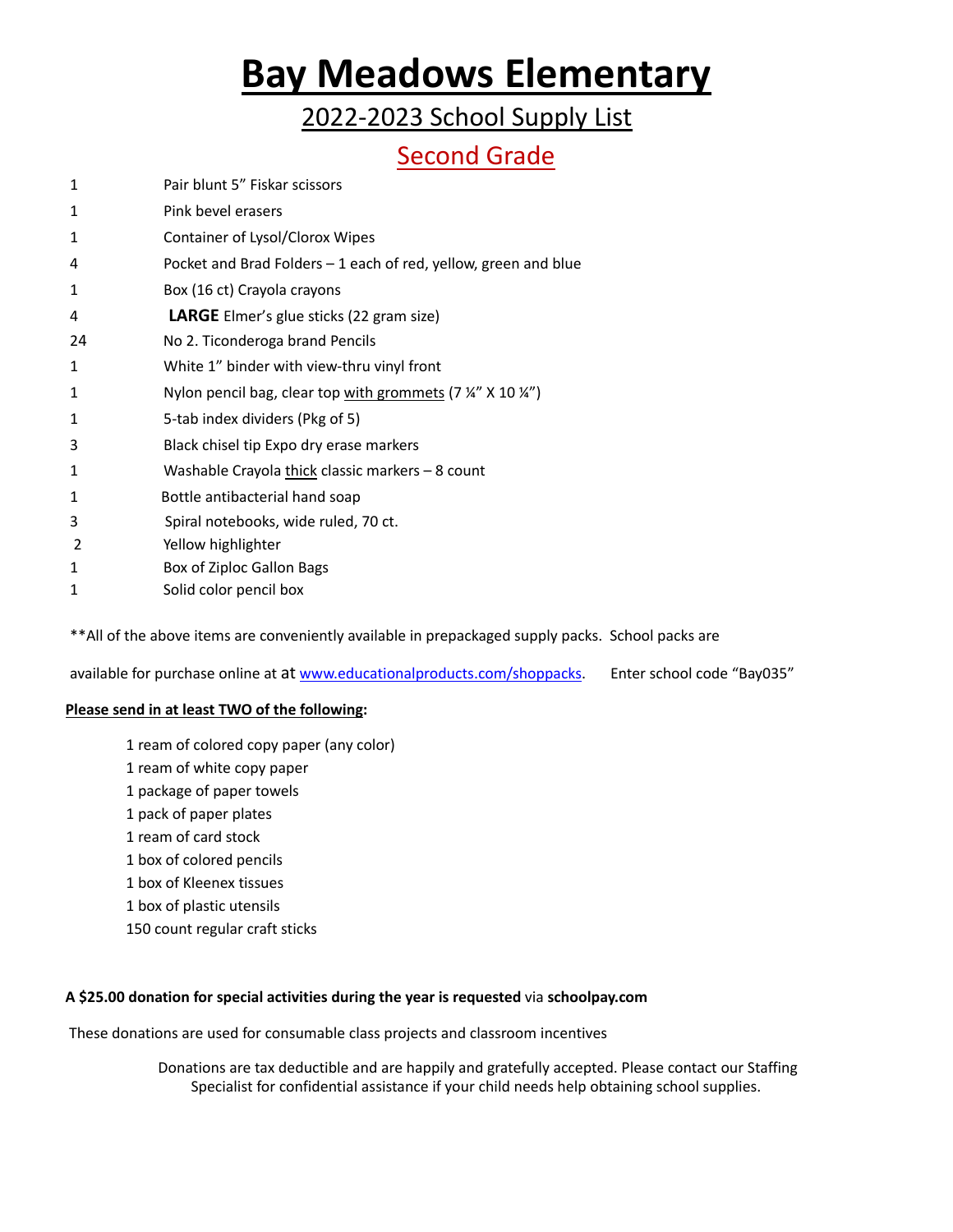# 2022-2023 School Supply List

## Third Grade

- 1 Pair sharp 5" Fiskars scissors
- 4 Pocket 3 hole punched folders (blue, red, green and orange)
- 5 Elmer's glue sticks
- 1 Antibacterial soap
- 3 Spiral Notebooks (70 sheets or more) (No composition notebooks please) (Red, Blue, Green)
- 2 4 pack of Expo brand chisel tip dry erase markers (all black)
- 1 Pkgs. Of No. 2 Ticonderoga brand pencils (48 count)
- 1 Package of colored pencils (24 count)
- 1 Box of Crayola crayons
- 3 Rectangle rubber bevel eraser (pink)
- 1 Pencil bag (with grommets)
- 1 Box of Kleenex
- 2 Package of Lysol disinfectant wipes
- 2 1 inch Avery Binder
- 1 Pack of clear plastic sheet protectors
- 1 headphones
- 1 ream of copy paper
- 1 set of multiplication flash cards

\*\*All of the above items are conveniently available in prepackaged supply packs. School packs available for purchase online [www.educationalproducts.com/shoppacks](http://www.educationalproducts.com/shoppacks) Enter school code "Bay035"

### The following supplies are split between the boys and girls

| <b>Boys</b> |                                   | <b>Girls</b> |                                              |
|-------------|-----------------------------------|--------------|----------------------------------------------|
|             | Box of gallon sized Zip lock bags |              | Box sandwich size Zip lock bags              |
|             | Hand sanitizer                    |              | Ream of colored copy paper (Astro<br>Bright) |

#### **A \$25.00 donation for special activities during the year is requested** via **schoolpay.com**

These donations are used for consumable class projects and classroom incentives. Donations are tax deductible and are happily and gratefully accepted.

Please contact our Staffing Specialist for confidential assistance if your child needs help obtaining school supplies.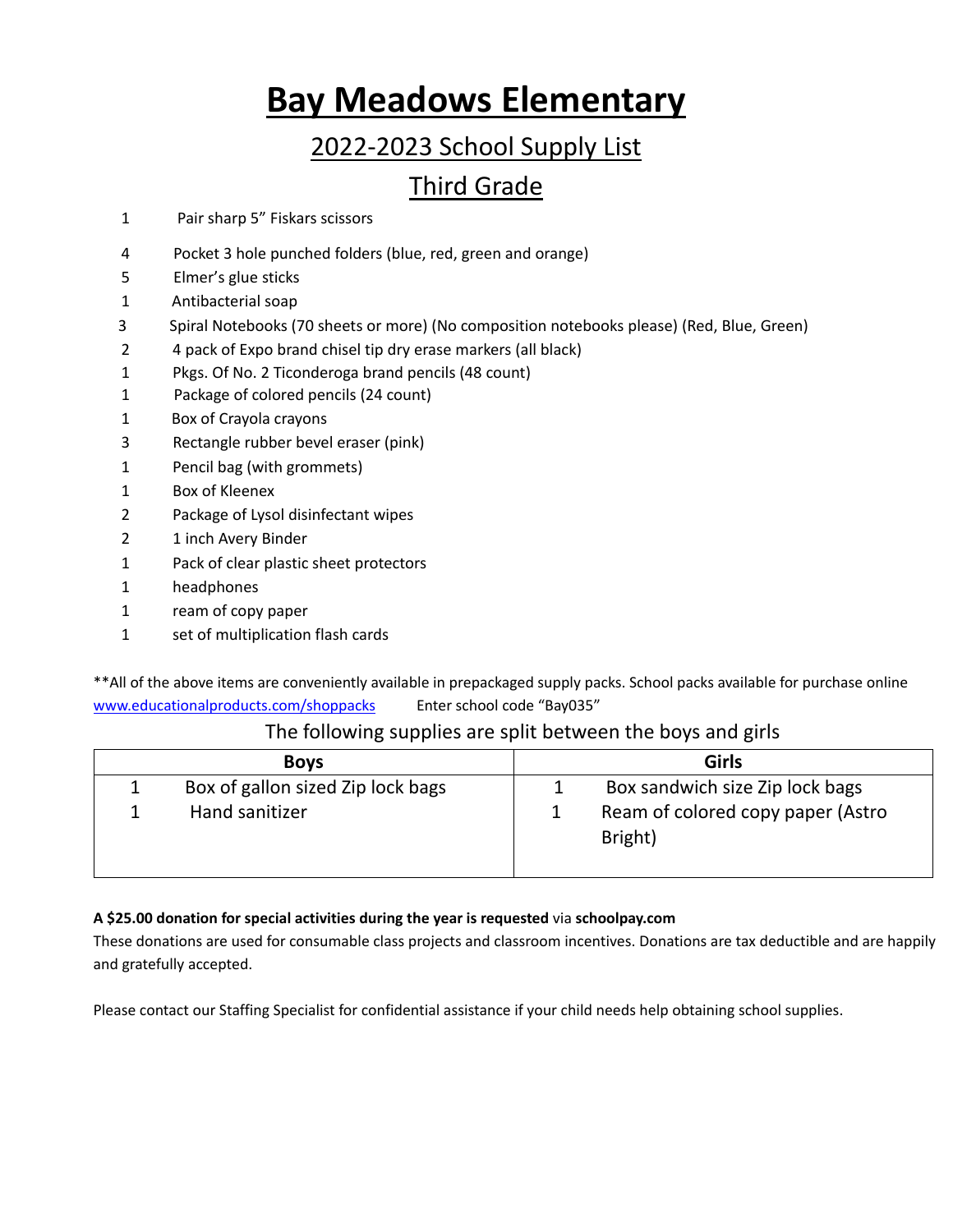## 2022-2023 Supply List

## Fourth Grade

- 1 Pair round 5" Fiskar scissors
- 2 Assorted color Pocket only Folders
- 1 2" Avery White Durable View D-Ring Binder
- 1 1.0 " Avery White durable View D-Ring Binder
- 1 Nylon Pencil Bag, Clear Top w/Gromit
- 1 Wide Rule 8x10.5 filler paper 200 count
- 1 Box of 12 Expo Black Chisel Tip Dry Erase Markers
- 24 No 2 Ticonderoga pencils
- 3 Spiral Non Perf Wide Rules 8.5 x 10.5 Notebook (70 ct)
- 1 Pencil box
- 10 Clear Sheet Protectors 8.5 X 11
- 1 Elmer's Glue Stick (big one)
- 1 Container of anti-bacterial soap
- 2 Earbuds
- 1 Ream of paper
- 1 Hand sanitizer
- 1 Pencil Sharpener
- 1 Pink pearl eraser
- 1 Package of highlighters
- 1 Box of crayons or colored pencils
- 1 Packet of dividers

| <b>Boys</b>                   | <b>Girls</b>                     |
|-------------------------------|----------------------------------|
| • 1 Box Kleenex Tissue 144 ct | 1 Roll of Paper towels           |
| • 1 Package of index cards    | • 1 Bottle of Spray disinfectant |
| • 1 Lysol disinfectant wipes  | • 1 roll of scotch tape          |
|                               |                                  |

\*\*All of the above items are conveniently available in prepackaged supply packs. School packs are available for purchase online at [www.educationalproducts.com/shoppacks.](http://www.educationalproducts.com/shoppacks) Enter school code "Bay035"

#### **Please send in at least ONE of the following**:

- 1 Pkg. straws
- 1 Pkg. of pipe cleaners
- 1 Pkg. of popsicle sticks
- 1 Bottle of glue

**A \$25.00 donation for special activities during the year is requested**. **Via schoolpay.com** These donations are used for consumable class projects and classroom incentives. Donations are tax deductible and are happily and gratefully accepted. Please contact our Staffing Specialist for confidential assistance if your child needs help obtaining school supplies.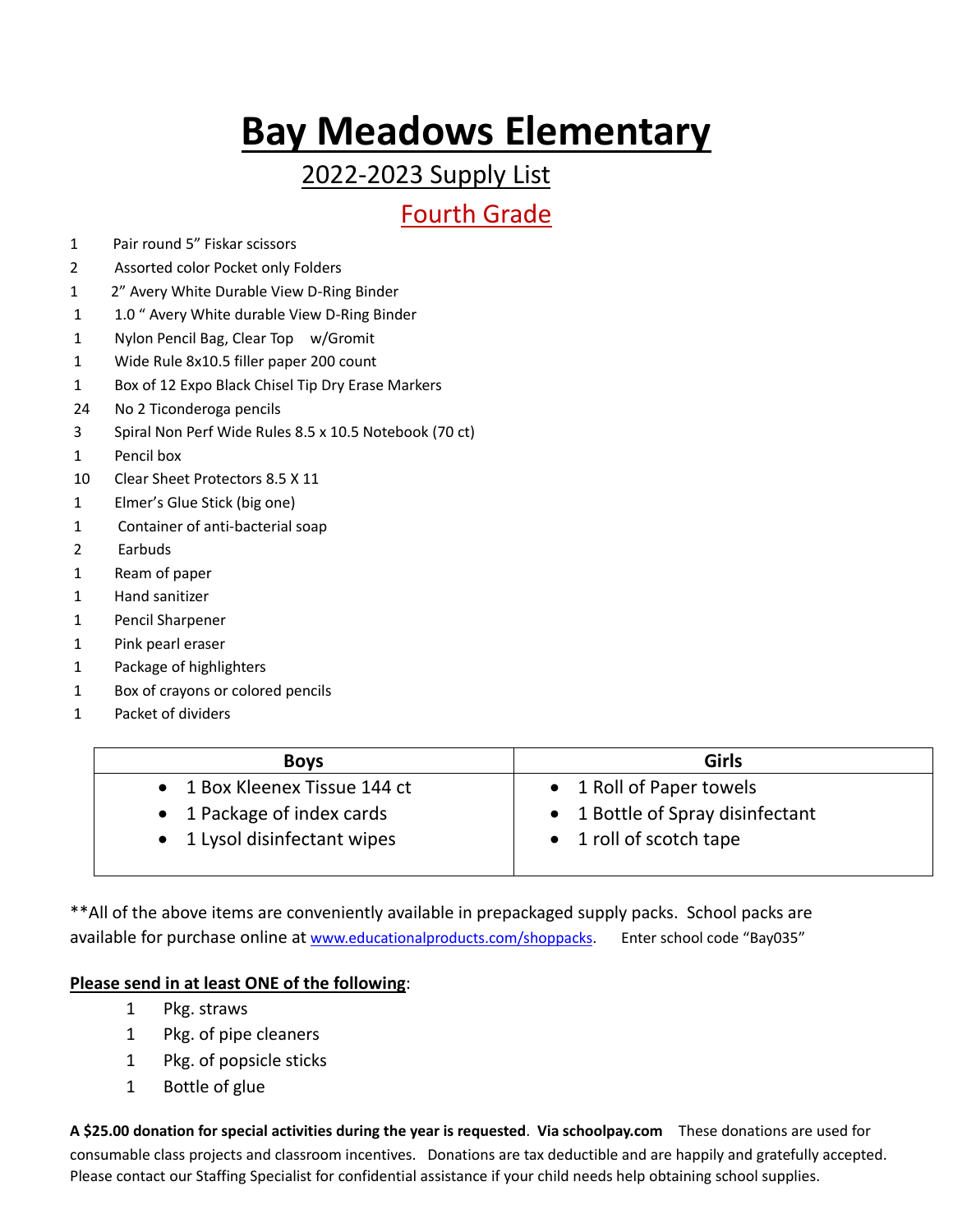## 2022-2023 School Supply List

## Fifth Grade

- 1 pair sharp 5" Fiskar scissors
- 1 pack of Elmer's glue sticks
- 5 PLASTIC Pocket Folders with fasteners– any color
- 1 Pencil box (suggest box size of  $8\frac{1}{2}$  X 5  $\frac{1}{2}$ )
- 1 Box of Kleenex tissues (120ct)
- 4 Wide Ruled Spiral Notebooks- ELA, MATH, SCIENCE, WRITING
- 8 Black Expo dry erase markers (broad tip)
- 48 No 2. TICONDEROGA Pencils
- 1 Hand Sanitizer
- 2 disinfectant wipes (35 ct)
- 3 Rolls 1/2in. transparent scotch tape
- 1 Pencil sharpener with receptacle
- 2 Pkgs. Of Post It Notes
- 2 Pink Erasers
- 1 Gallon Size Baggies Boys ONLY
- 1 Sandwich Size Baggies Girls ONLY
- 1 12 pack colored pencils
- 1 1 pack of white index cards
- 2 pair of ear buds for laptop devices
- 1 12 pack of markers
- 1 Ream of copy paper
- 1 Bottle of Soap

\*\*All of the above items are conveniently available in prepackaged supply packs. School packs are

available for purchase online at [www.educationalproducts.com/shoppacks.](http://www.educationalproducts.com/shoppacks) Enter school code "Bay035"

### **Please send in at least ONE of the following for classroom donation**:

- 1 Ream of colored copy paper
- 1 Pack of colored sharpies
- 1 Pack of Flair markers

#### **A \$25.00 donation for special activities and science experiments is requested.**

Donations are tax deductible and are happily and gratefully accepted. Please contact our Staffing Specialist for confidential assistance if your child needs help obtaining school supplies.

| <b>OPTIONAL- STEAM Materials:</b> |                                  |  |
|-----------------------------------|----------------------------------|--|
| Scotch tape (individual roles)    | <b>Spoons</b>                    |  |
| Colored copy paper                | Popsicle sticks big and or small |  |
| Cardstock                         | Toothpicks                       |  |
| Masking tape                      | Index cards                      |  |
| Construction paper                | Clothes pins                     |  |
| <b>Forks</b>                      | Highlighters                     |  |